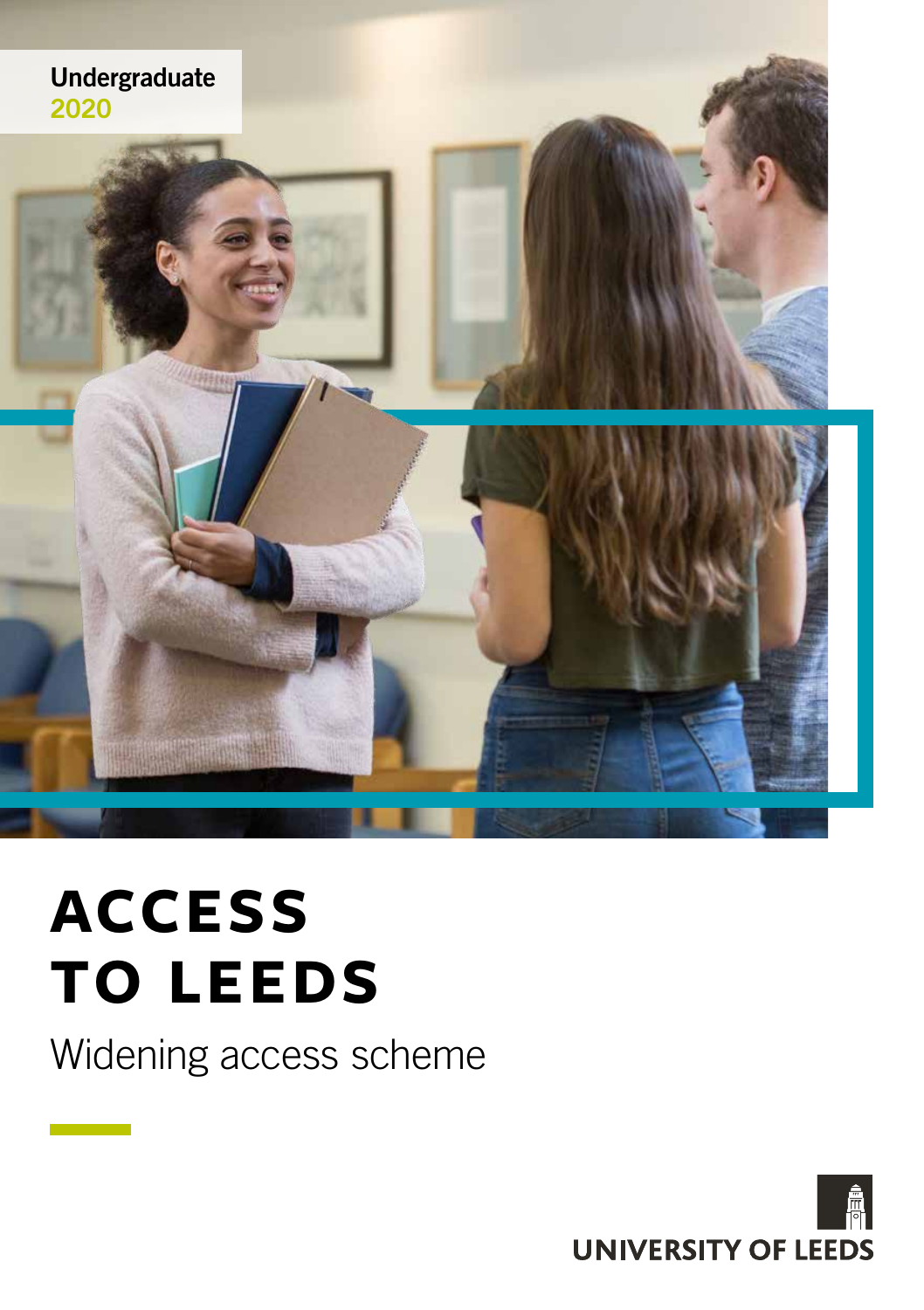#### **IMPORTANT INFORMATION**

Information provided by the University such as in presentations, University brochures and the University website, is accurate at the time of first disclosure. However, courses, University services and content of publications remain subject to change. Changes may be necessary to comply with the requirements of accrediting bodies or to keep courses contemporary through updating practices or areas of study. Circumstances may arise outside the reasonable control of the University, leading to required changes. Such circumstances include, industrial action, unexpected student numbers, significant staff illness (where a course is reliant upon a person's expertise), unexpected lack of funding, severe weather, fire, civil disorder, political unrest, government restrictions and serious concern with regard to the transmission of serious illness making a course unsafe to deliver. After a student has taken up a place with the University, the University will look to give early notification of any changes and try to minimise their impact, offering suitable alternative arrangements or forms of compensation where it believes there is a fair case to do so. Offers of a place to study at the University will provide up to date information on courses. The latest key information on courses, entry requirements and fees can be found at **www.leeds.ac.uk/A2L**. Please check this website before making any decisions.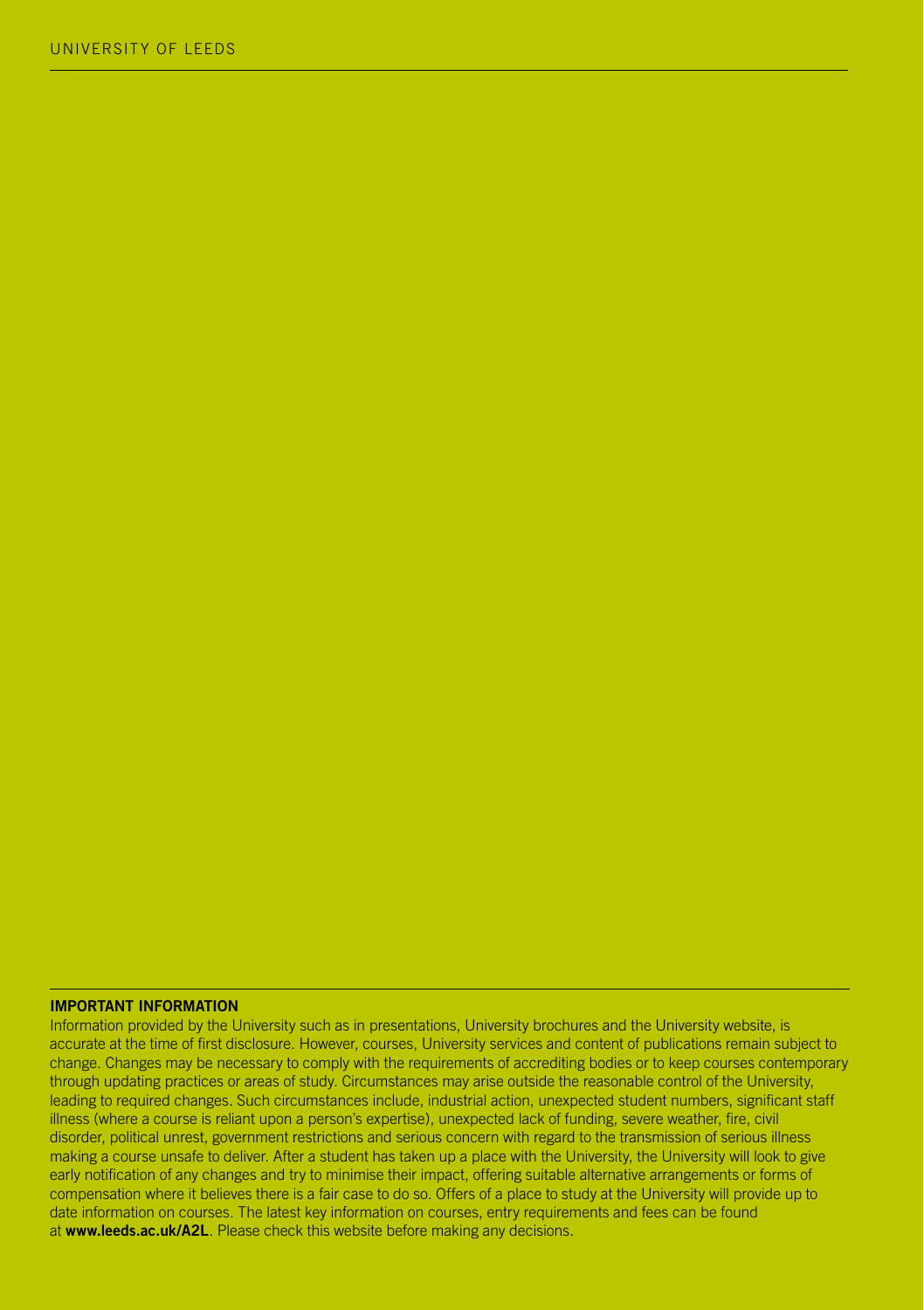

## **WHAT IS ACCESS TO LEEDS?**

Access to Leeds is the University of Leeds' widening access scheme which guarantees special consideration for applicants whose personal circumstances have affected their ability to demonstrate their talent and potential through grades alone.

#### **HOW DOES THE SCHEME WORK?**

If you are eligible for the scheme and receive an offer for your chosen course, you will usually receive a standard offer as well as an Access to Leeds offer, which is typically two A-level grades or equivalent below the standard offer.

This alternative offer is conditional upon successful completion of the Access to Leeds module and making the University of Leeds your firm choice.

**For full details about Access to** Leeds visit **www.leeds.ac.uk/A2L**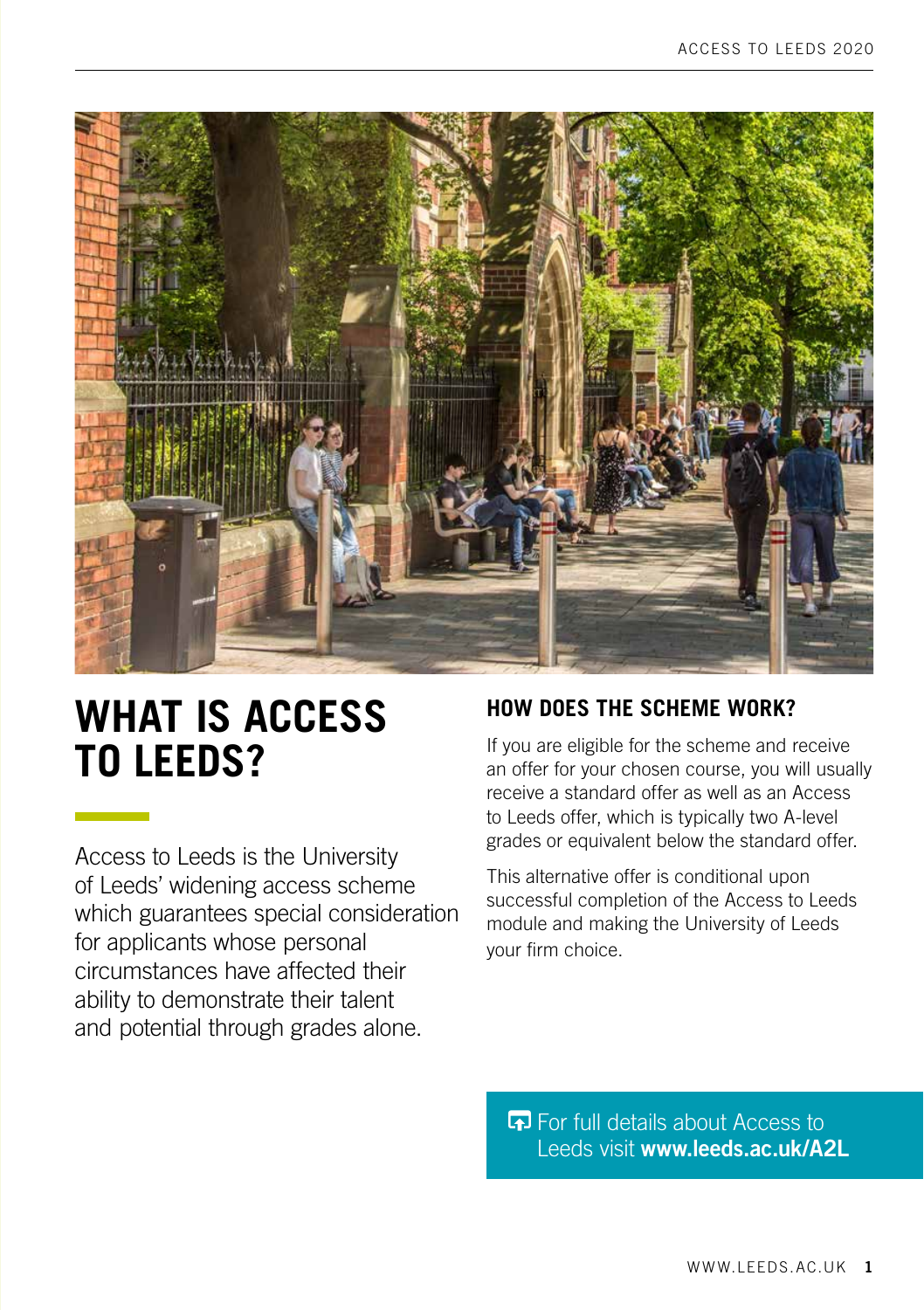

### **ARE YOU ELIGIBLE FOR ACCESS TO LEEDS?**

Anyone applying to a full-time undergraduate degree at the University of Leeds can apply to the scheme.

To be eligible you must be living permanently in the UK, hold or be taking the required level 3 qualifications (A-levels, BTECs or equivalent) for the course you've applied to, have the potential to succeed at the University and meet two or more of the following criteria:

- be from a household with an annual income of up to £25,000\* or receiving Free School Meals during GCSEs
- be in the first generation of your family to go to university
- attend a school achieving below the national average at GCSE (attainment 8 score)
- you live in a geographical area with low progression to higher education
- you are a care leaver or have spent time in public care
- your studies disrupted by circumstances in your personal, social or domestic lives

\*demonstrated through receipt of 16-19 Bursary Fund or Learner Support (with income threshold of £25,000) or by completing our declaration form

For more information about the eligibility criteria, as well as a useful online postcode checker, visit **www.leeds.ac.uk/A2L**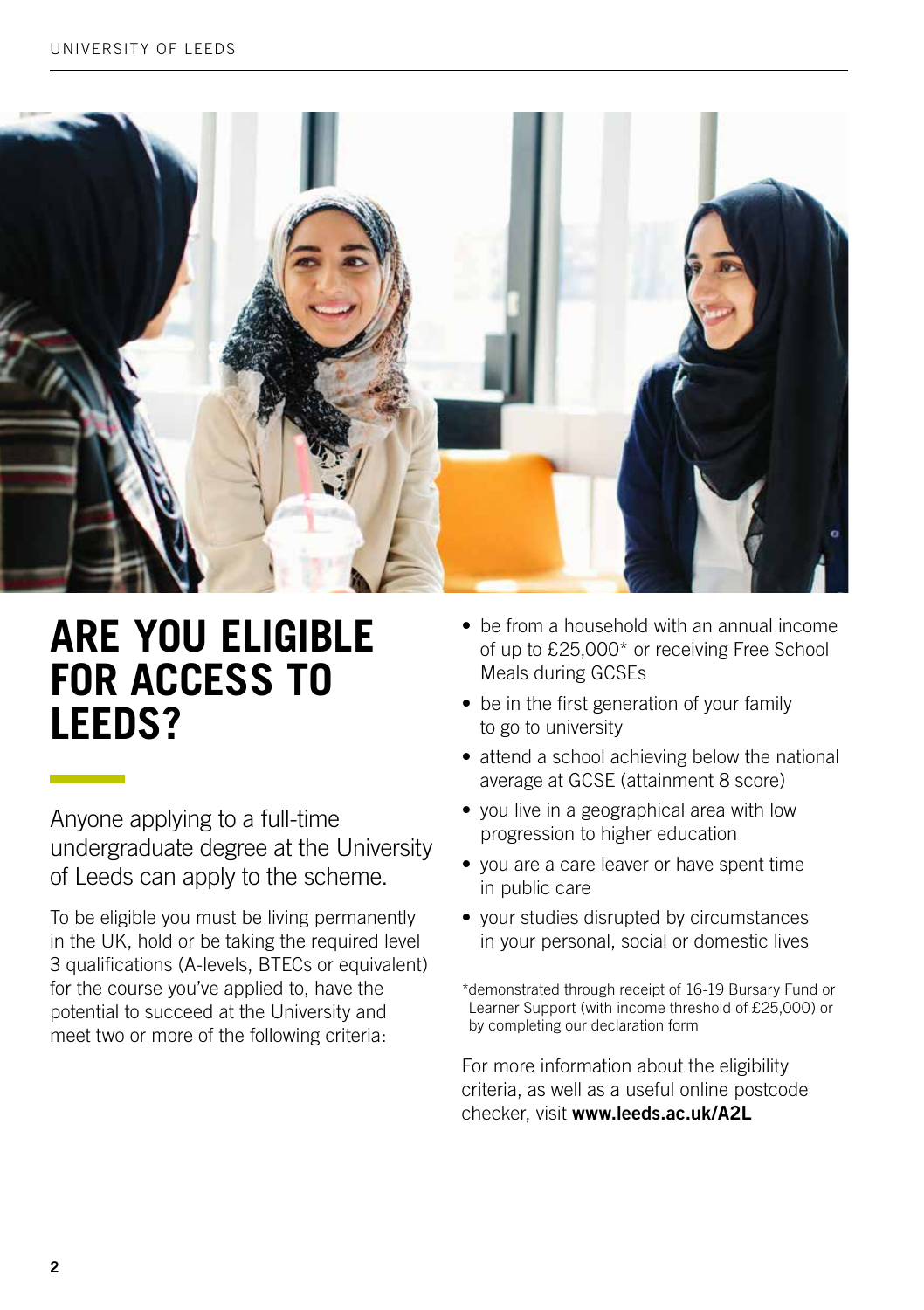



**"***For the assignment we were given five essay topics to choose from and had to write 1,250 words on it. It easily fit around my A-level study as I planned the essay whilst revising and wrote it up when I'd finished my exams. Doing the assignment put me at ease for when I came to the university as it gave me experience of writing a university style essay.***"**

#### **Jack Jepson**

**Find out more about** Access to Leeds study support at **[www.leeds.ac.uk/A](http://www.leeds.ac.uk/A2Lstudysupport)2Lstudysupport**

## **ACCESS TO LEEDS MODULE**

The Access to Leeds programme is designed to ease your transition to university life. It gives you a head start by providing access to our academics, IT facilities and resources before you start your studies.

The online Access to Leeds module consists of two components, study assignment and subject skills, both set at an academic level equivalent to your year 13 studies.

#### **STUDY SKILLS COMPONENT**

The study skills component consists of a series of online workshops designed to prepare you for university study. Topics include writing skills, referencing and critical reading which are assessed by multiple choice questions.

#### **SUBJECT ASSIGNMENT COMPONENT**

The subject assignment component is a short assignment, project or test which will be in the subject area that you have applied to.

The module takes place between April and July. You can complete each module component at a time that suits you and fits with your studies. Deadlines for completing work are in May and July and all materials are accessed online via Minerva, the University's student portal and Virtual Learning Environment.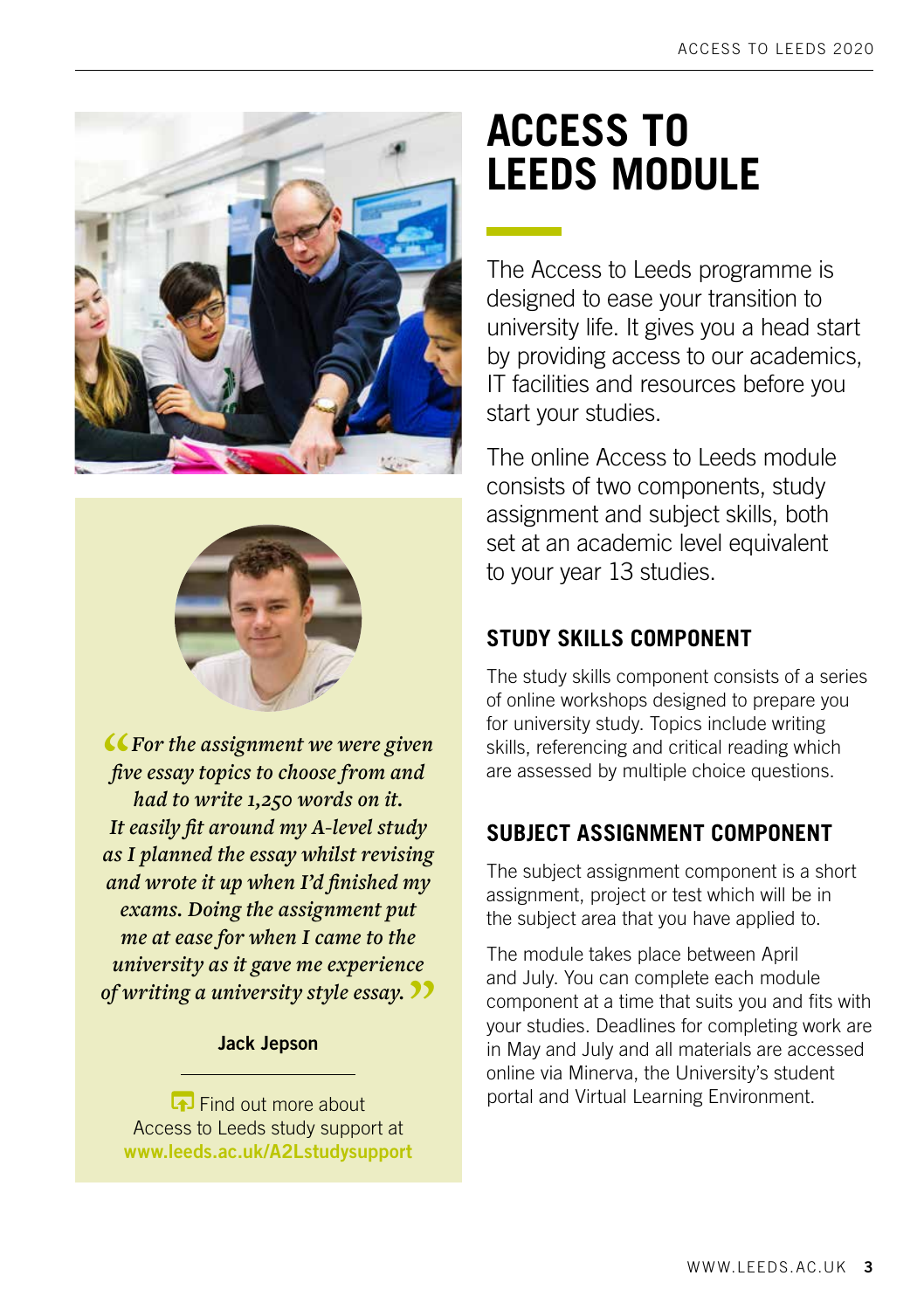

### **FINANCIAL SUPPORT**

Financial support is available to students from the UK (excluding Wales), which is linked to annual household income.

If you're eligible you can choose how to receive this support, whether as a tuition fee discount, a discount in University accommodation, or as a cash sum. At the time of printing, our funding arrangements for students starting a course in September 2020 have not been finalised. More information should be available online by December 2019.

The University also has means-tested scholarships available, designed to support eligible students from a range of different backgrounds.

Access to Leeds students will receive extra consideration for many of these awards. In addition, loans and grants are available for certain students from the government.

For the latest information on undergraduate fees visit **www.leeds.ac.uk/undergraduatefees**

For questions regarding our financial support contact **ugscholarships@leeds.ac.uk**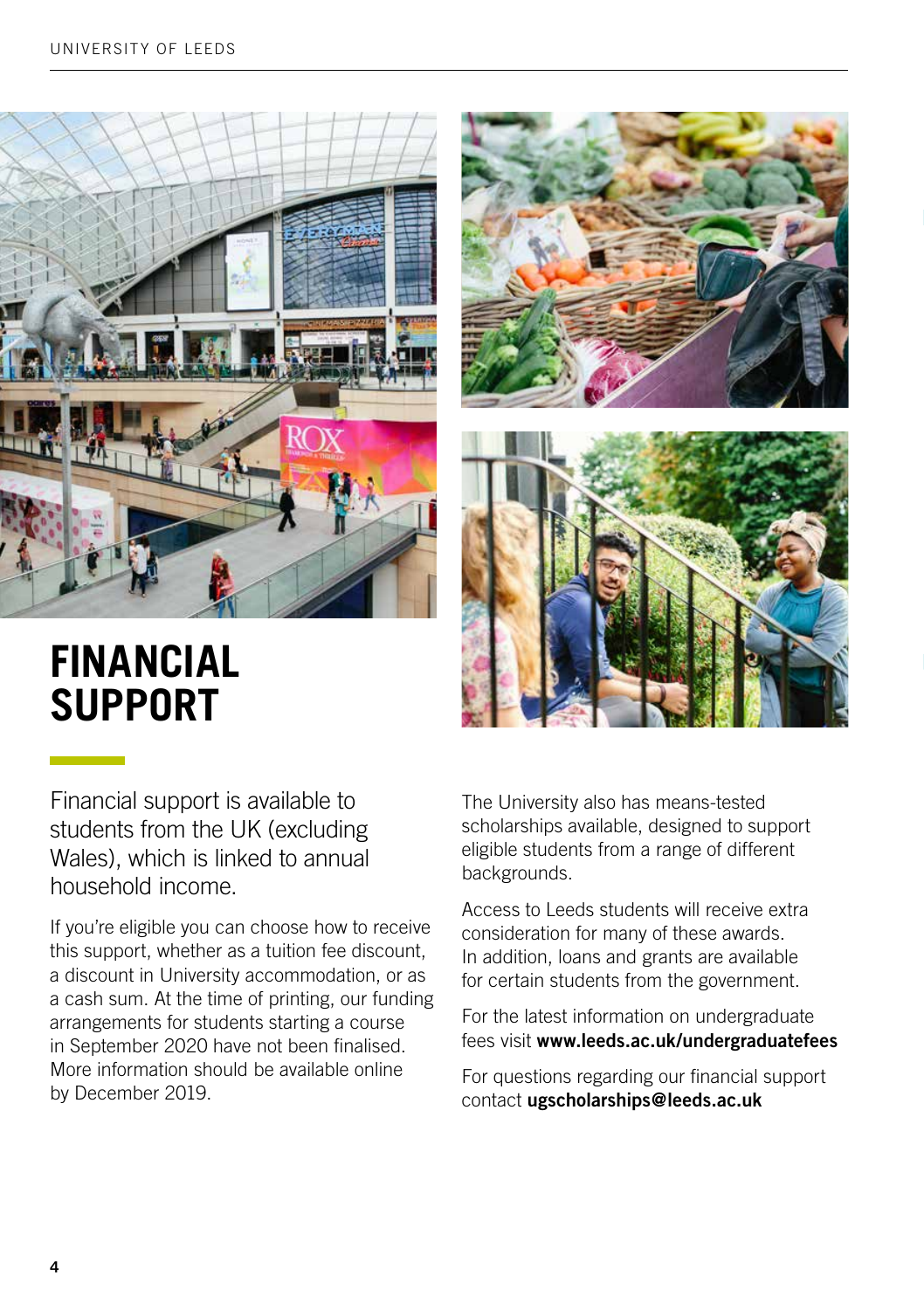# **CHANGE**

# **PERSPECTIVES**

*"I've gained a lot of confidence both personally and academically from being part of Access to Leeds. It's allowed me* 

*to achieve my full potential and has really helped me to believe in myself.*

*My advice would be that when you're applying for the scheme you should be open and honest about your personal circumstances because the University is very understanding.*  $\bullet$ 

#### **Naomi Maher**

Pictured in the University's Parkinson Building

Learn more about Naomi's experience at **www.leeds.ac.uk/naomimaher**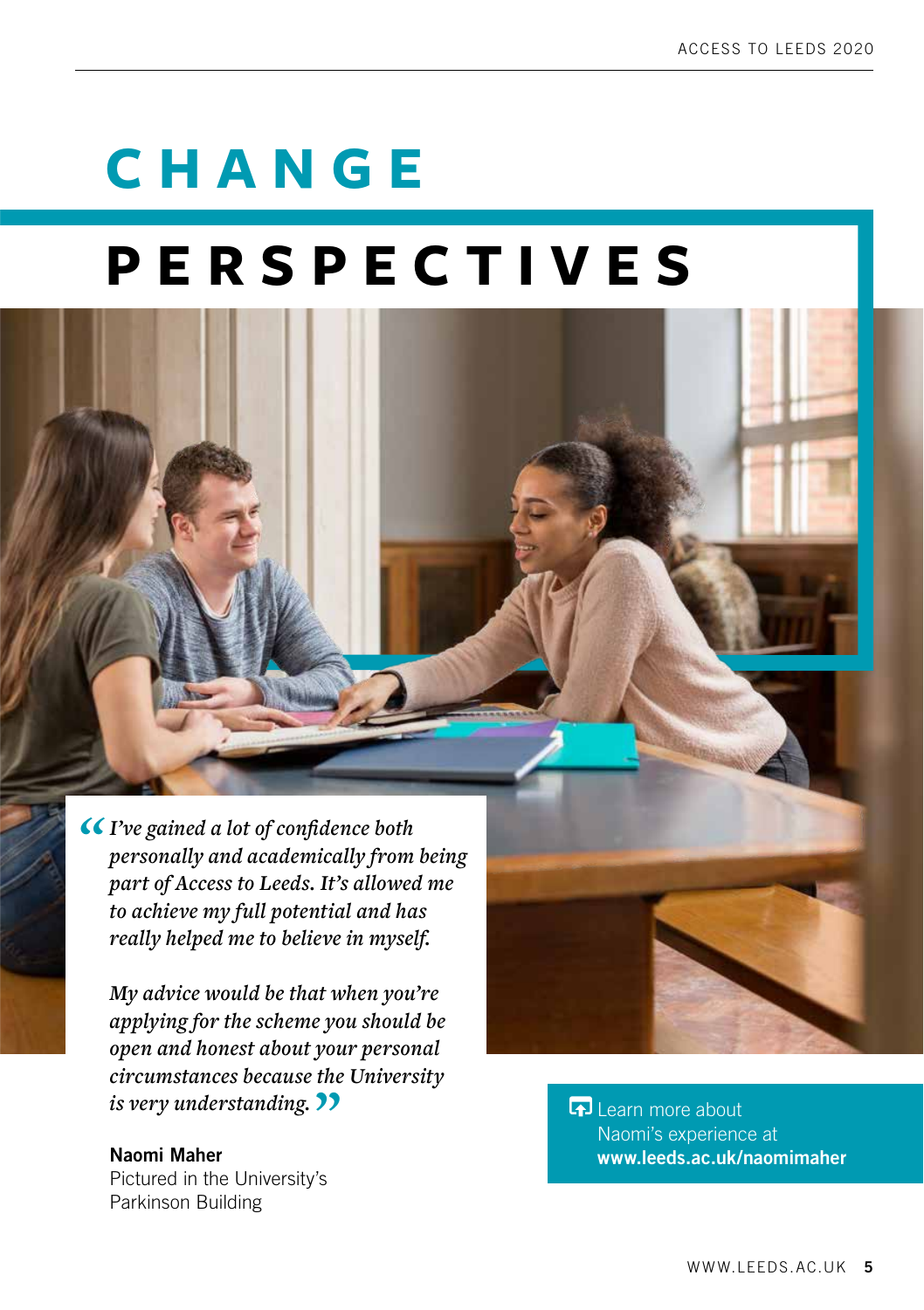

## **APPLYING TO ACCESS TO LEEDS**

You need to complete an Access to Leeds application online including a reference from your school or college. The application and instructions on how and when to complete it can be found at **www.leeds.ac.uk/A2L**

#### **HOW DOES ACCESS TO LEEDS AFFECT MY UCAS APPLICATION?**

You need to complete an Access to Leeds application shortly after your UCAS application. Access to Leeds will ensure you receive additional admissions consideration for the University of Leeds' courses you apply to via UCAS. If you receive an offer, you will also receive an Access to Leeds offer which is typically two A-level grades or equivalent below the standard offer.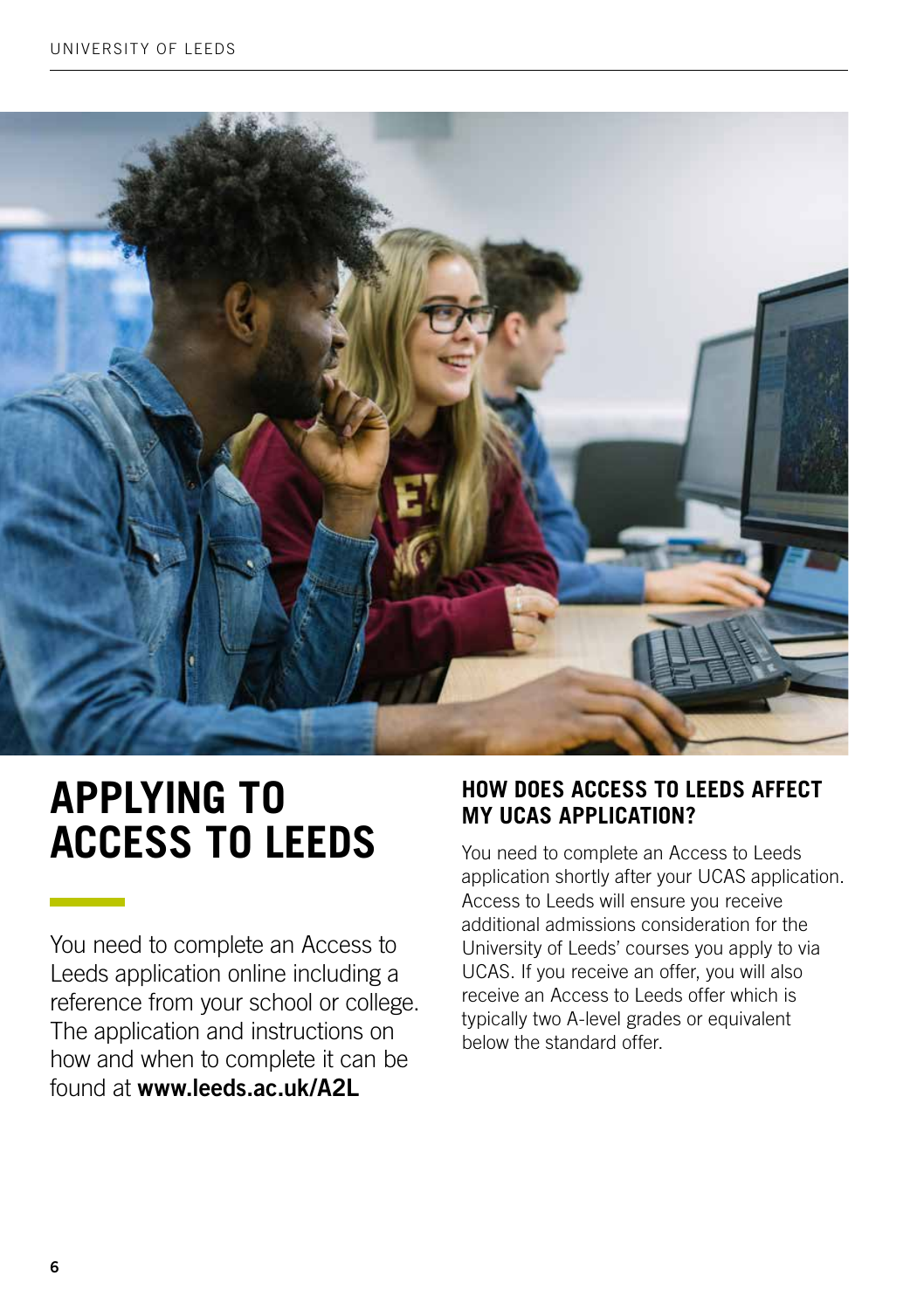#### **WHEN DO I APPLY?**

Your Access to Leeds application should be submitted directly via the Access to Leeds website shortly after you submit your UCAS application – an overview of the application process with key dates is shown in the table below.

Please check the Access to Leeds website for further information on deadline dates.

#### **September**

UCAS applications open.

Access to Leeds applications open.

#### **15 October**

UCAS application deadline for medicine and dentistry courses.

#### **Early November**

Access to Leeds application deadline for medicine and dentistry courses.

#### **15 January**

Main application deadline for completing UCAS applications.

#### **February**

Access to Leeds application deadline for all courses (excluding medicine and dentistry).

#### **May**

Applicants decide which offers to accept or reject.

Deadline for Access to Leeds study skills module component.

#### **July**

Deadline for Access to Leeds subject assignment module component.

#### **Mid August**

A-levels and Advanced Diploma results are published.

#### **September**

Start your course.



#### **WHAT HAPPENS ONCE I HAVE APPLIED?**

Once you have applied you will receive an email confirming your eligibility within two weeks of receipt of the application. If you are eligible the email will also confirm that your application has been sent to the relevant Admissions Tutor.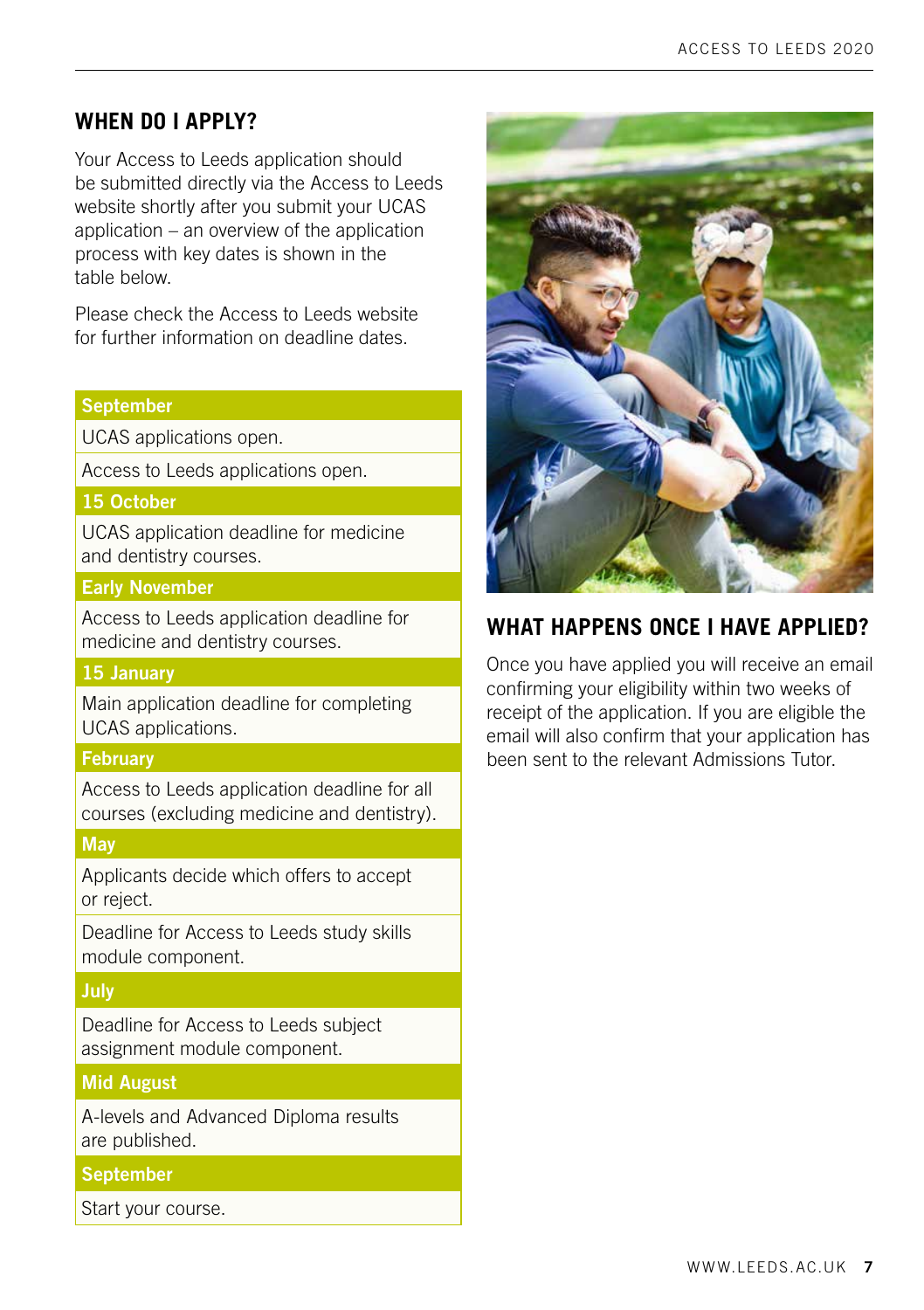**8**

### **Alternative formats**

**IMI** 

--

If you require any of the information contained in this publication in an alternative format eg Braille, large print or audio, please email **disability@leeds.ac.uk**

크.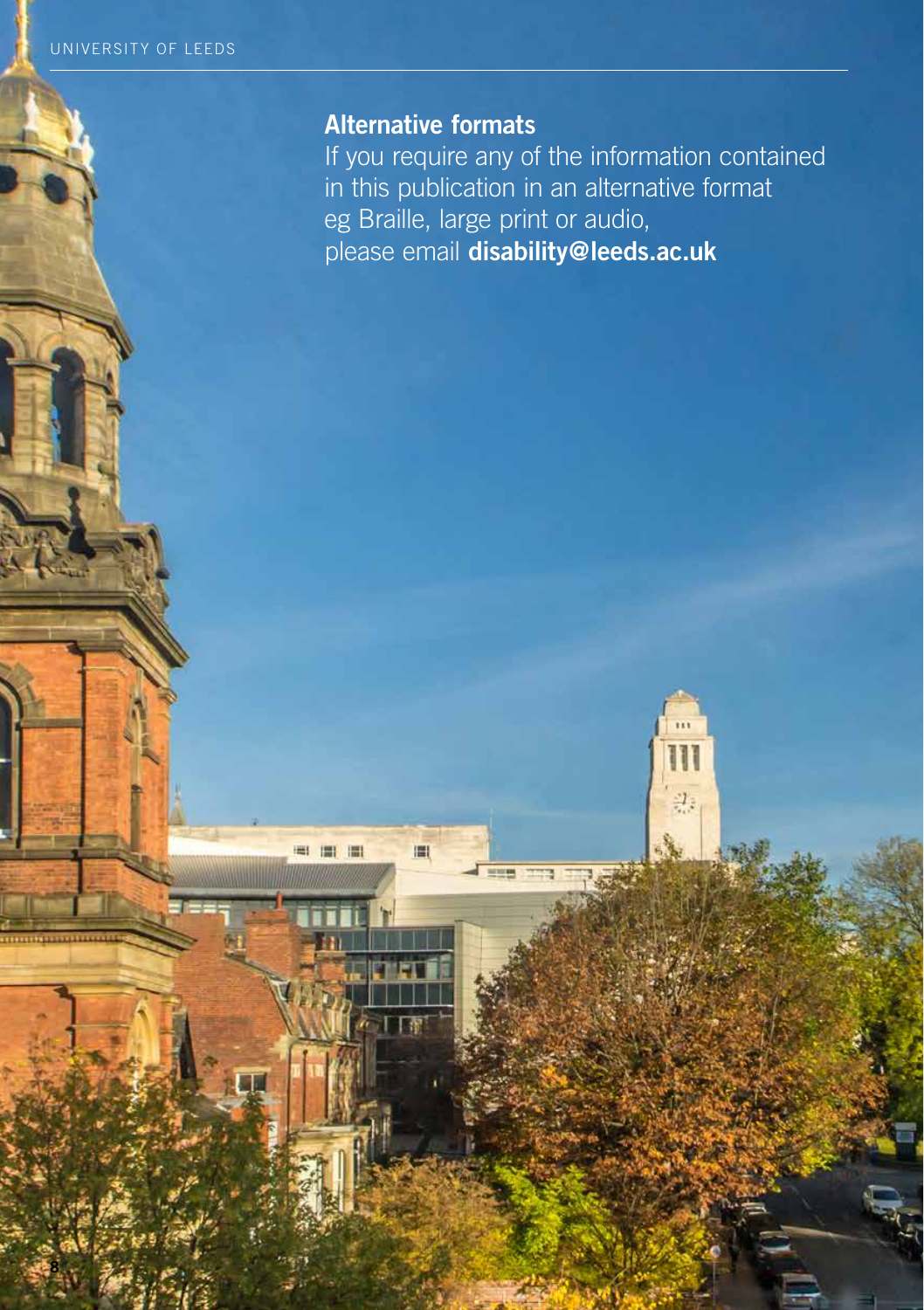#### **CONTACT US**

Access to Leeds University of Leeds Leeds LS2 9JT UK +44 (0)113 343 8952 **[accesstoleeds@leeds.ac.uk](mailto:accesstoleeds%40leeds.ac.uk?subject=) [www.leeds.ac.uk/A2L](http://www.leeds.ac.uk/A2L)**